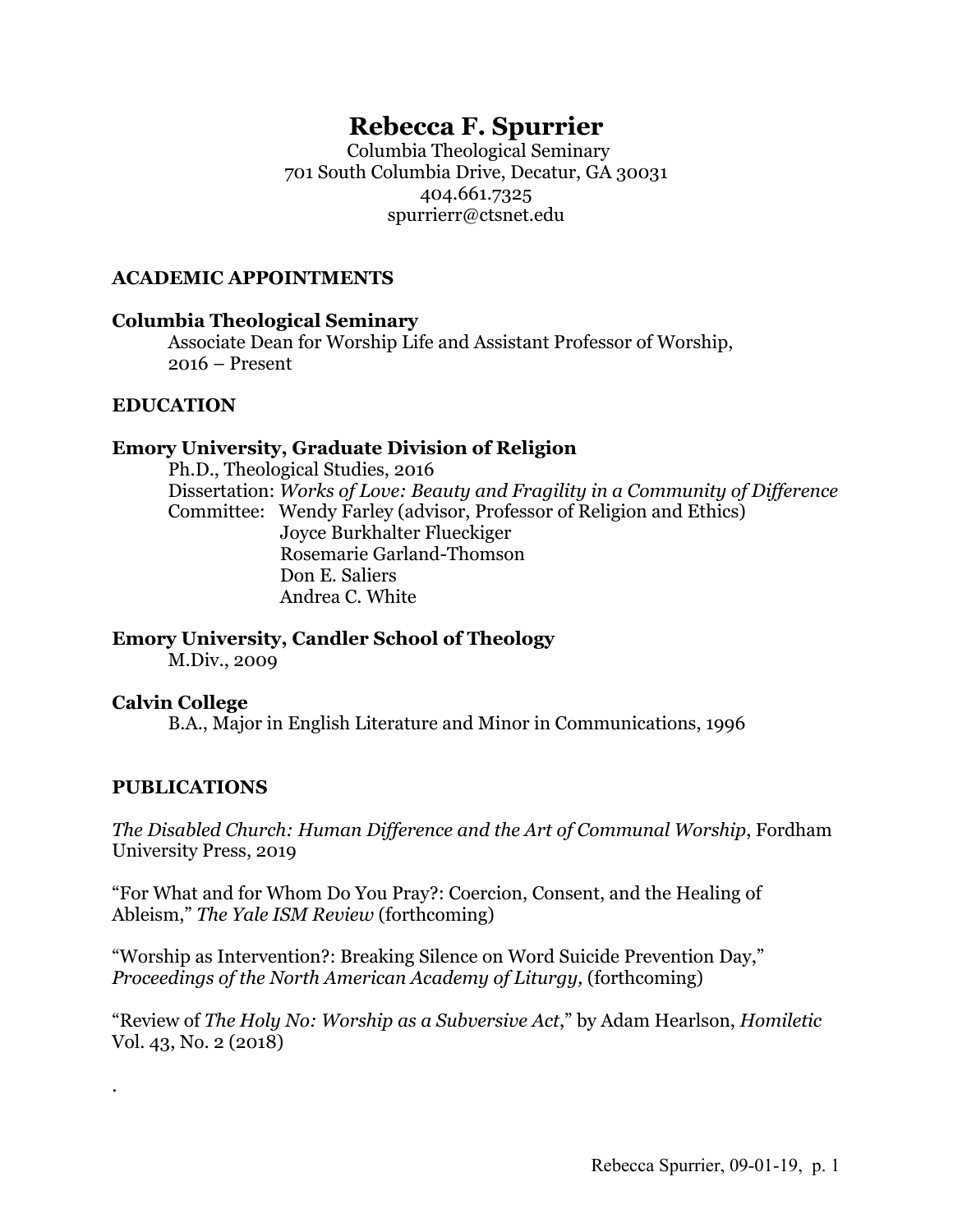**"**Unfolding Space: Human Difference in Common Worship," *Call to Worship* 51.3 (2018)

"Remembering the Neighborhood: Church, Disability, and Religious Memory," *Religions,* 2017, 8, 219 (2017)

"Review of *Fieldwork in Theology*," by Christian Scharen, *Practical Matters Journal*, (April 17, 2017)

"Disabling Eschatology: Time for the Table of Our Common Pleasure," *Liturgy* 30 (2016)

"Review of *Ethnographic Theology: An Inquiry into the Production of Theological Knowledge* by Natalie Wigg-Stevenson," *Interpretation*, Volume 70, Issue 4 (2016)

"The Disabled Church: Desiring Difference within Congregational Life," *Studying Congregations* (blog), August 19, 2015, http://studyingcongregations.org/blog/thedisabled-church

"Presences and Absences: An Introduction to 'Engaging Religious Experience: A Return to Ethnography and Theology,'" *Practical Matters* 6 (2013), with Susannah Laramee Kidd

## **COURSES**

"Disability and the Church," Instructor, Columbia Theological Seminary, 2019

"Christian Worship, Human Difference, and Divine Justice," Instructor, Columbia Theological Seminary, 2018

"Introduction to Christian Worship," Instructor, Columbia Theological Seminary, 2017, 2018, 2019

"Sacred Space, Time, and Liturgical Imagination," Instructor, Columbia Theological Seminary, 2017

"Christian Systematic Theology," Instructor, Candler School of Theology, Emory University, 2015

"Religious Ritual, the Body, and Disability," Instructor, Emory College of Arts and Sciences, Emory University, 2014

"Women, Religion, and Ethnography," Teaching Associate, Emory College of Arts and Sciences, Emory University, 2012

"Transforming Mind: Classic Religious Texts," Teaching Assistant, Emory College of Arts and Sciences, Emory University, 2011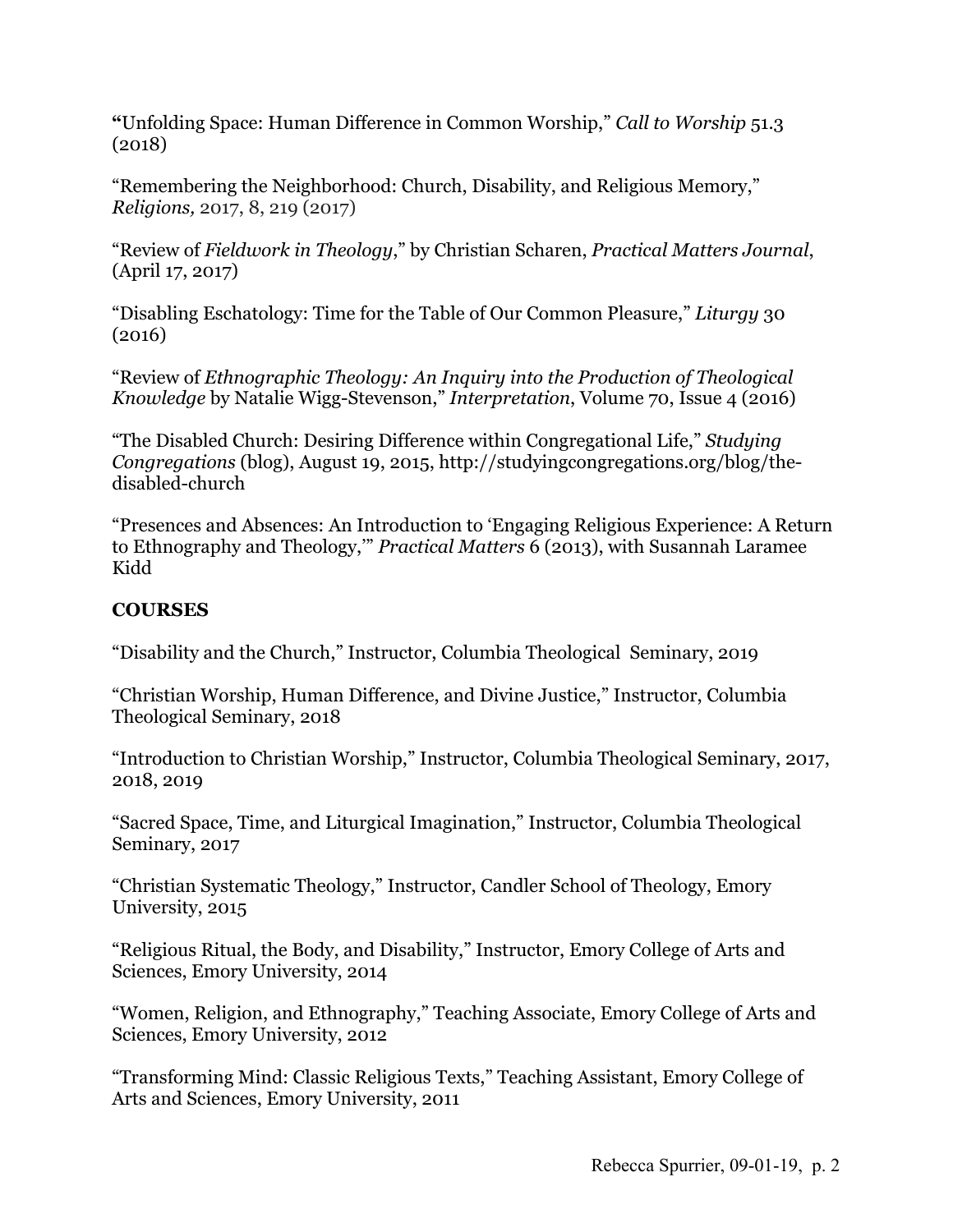"Sacred Space in World Religions," Teaching Assistant, Candler School of Theology, Emory University, 2011

#### **PRESENTATIONS**

"Twenty-Five Years after 'The Disabled God': Confronting Ableism, Transforming Religious Symbols," Summer Institute on Theology and Disability, Holland, MI, May 2019

"Worship as Intervention?: Breaking Silence on World Suicide Prevention Day," North American Academy of Liturgy, Denver, CO, January 2019

"Liturgy and Interdisciplinary Methods," Panel Presentation at Emerging Scholars Meeting, North American Academy of Liturgy, Denver, CO, January 2019

"Naming: Aesthetics of Healing and Claiming," North American Academy of Liturgy, Vancouver, BC, January 2018

"The Mouth of a Labyrinth: Beauty, Theology, and Disability Justice," Summer Institute on Theology and Disability, Azusa, CA, June 2017

"Take My Hand: The Reading and Touching of Common Prayer," American Academy of Religion, Atlanta, GA, November 2015

"The Disabled Church: Arts of Naming Human and Divine Presence," Society for Disability Studies, Atlanta, GA, June 2015

"The Artworks of a Disabled Church: A Frame for Difference within Common Prayer," Summer Institute on Theology and Disability, Atlanta, GA, May 2015

"Touching the Distant Other: Revisiting Spivak's 'Harlem,' Recalling Absalom Jones," North American Academy of Liturgy, Minneapolis, MN, January 2015

"Artistries of Difference: Disrupting Ritual, Disabling Liturgy," American Academy of Religion, San Diego, CA, November, 2014

"From Funky Fingernails to Faith Claims: Beauty and the Works of Disability," American Academy of Religion, San Diego, CA, November, 2014

"Arts of Becoming Church: Disrupting and Weaving Bodies through Difference," International Conference on Religion, Illness, and Disability, Stavanger, Norway, May, 2014

"Disregarding Charity, Desiring Difference: Disabling the Works of the People,"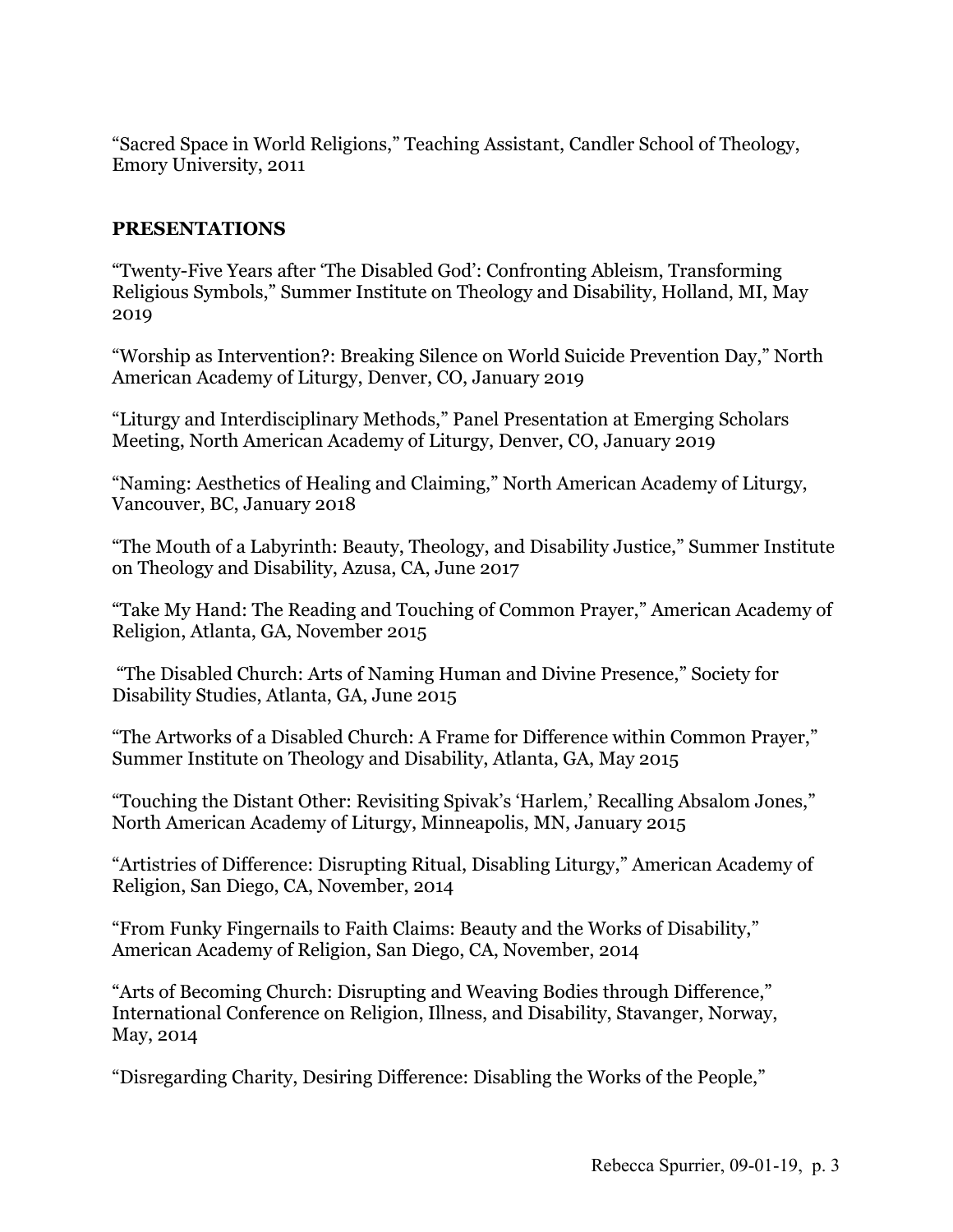"Theological Research and the Church," Graduate Conference-Workshop, Boston University School of Theology, Boston, MA, March 2014

"Hiding and Holding Community: The Poetics of Seeking Real Presence," North American Academy of Liturgy, Albuquerque, NM, January, 2013

## **PROFESSIONAL MEMBERSHIPS**

American Academy of Religion North American Academy of Liturgy

#### **SERVICE**

Friendship Center Board Member, Holy Comforter Church, 2019 - Present Spiritual Life Committee Member, L'Arche Atlanta, 2015-2019 Committee for Selection of New Members, North American Academy of Liturgy, 2019 Local Planning Committee, North American Academy of Liturgy Annual Meeting, 2019 Consultant, The Louisville Institute, Spring 2019

## **HONORS AND AWARDS**

Dissertation Fellowship, The Louisville Institute, 2015 Academic Excellence Award, Candler School of Theology, 2009 Hoyt L. Hickman Award for Liturgical Scholarship and Practice, 2009 Ministry Fellow, Fund for Theological Education, 2007 Robert W. Woodruff Fellowship, Candler School of Theology, 2006-2009 James E. Smith Presidential Scholarship, Calvin College, 1992-1996

## **EDITORIAL EXPERIENCE**

*Practical Matters* (www.practicalmattersjournal.org)

Issue Co-Editor, "Engaging Religious Experience: A Return to Ethnography and Theology," 2012-2013

## **ADDITIONAL TEACHING EXPERIENCE**

**Jones Program in Ethics, Emory University** Graduate Workshop Co-Facilitator with Rosemarie Garland-Thomson, "Access as Ethical Path to Diversity," 2015

**Youth Theological Initiative** Instructor, "Divine Love, Disability, and Beautiful Bodies," 2012

#### **Donetsk Christian University** (Ukraine)

Instructor, "English as a Foreign Language for Theology Students," 1997-2000